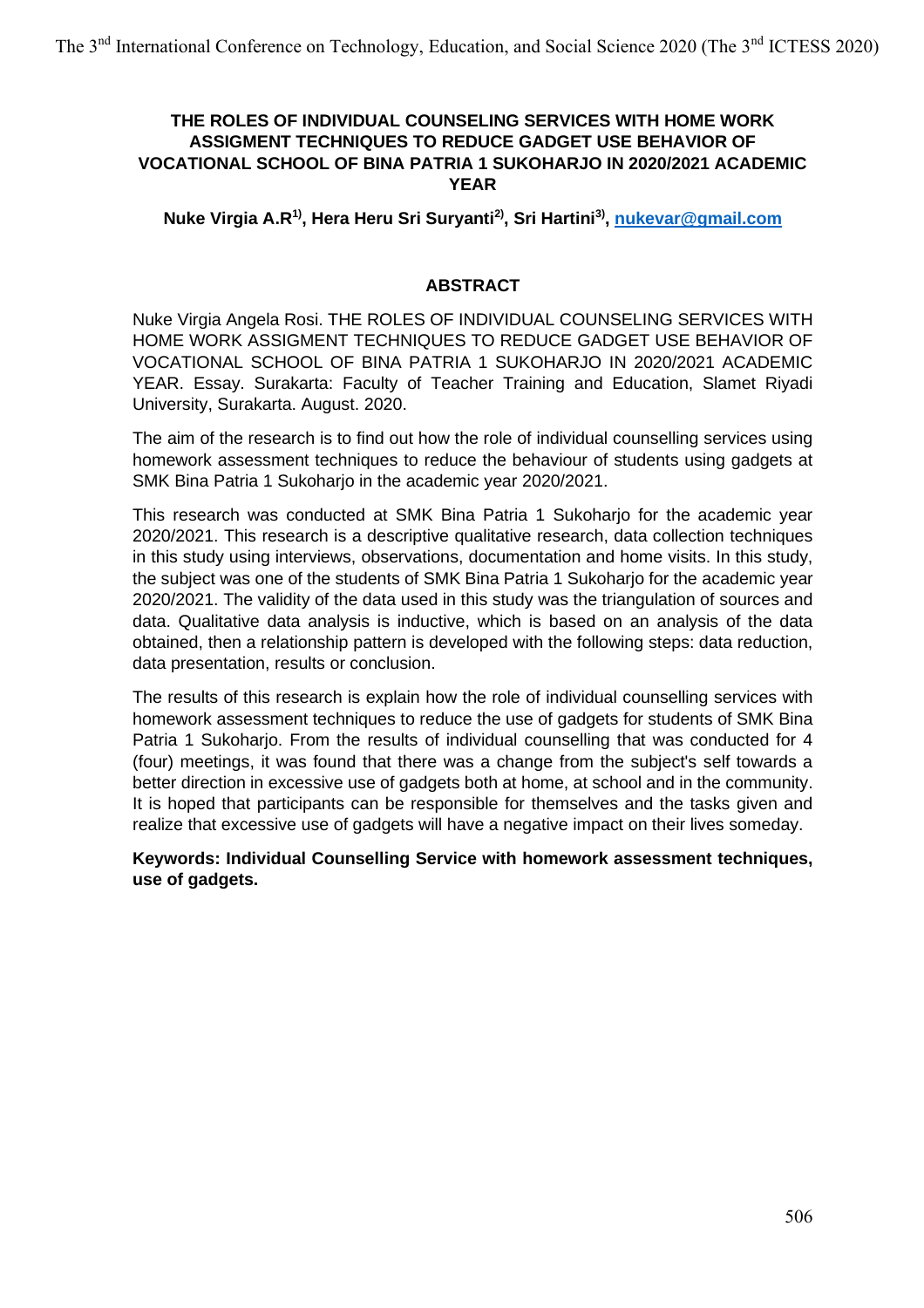## **1. Preliminary**

The times that occur in Indonesia itself, we can see that individuals are increasingly concerned with themselves, and social contacts between individuals are increasingly loose or less. Some people are cool with their own lives without caring about other individuals, as well as a lack of awareness of the surrounding environment. In community life, this will make something very threatening and make it possible for people or residents to feel fear and loneliness in social life, because basically humans are social creatures who need each other to survive. Individuals also need the help of others to communicate and interact well. It cannot be denied that the Indonesian nation is experiencing a very rapid technological development from previous years, not only among adolescents and adults but almost all individuals keep up with the times that have occurred in the Indonesian nation. We can see that in everyday life, children today or commonly called millennial children always use gadgets for their daily needs. Therefore, the educational pattern is needed to form a good personality and does not violate the norms that apply in society.

According to Ki Hajar Dewantara, education is the process of guiding all the natural forces that exist in children or students, so that they as humans and as members of society can achieve the highest safety and happiness. Of the number of students, class XII-2 of the Computer Network Engineering Department at SMK Bina Patria 1 Sukoharjo is 30 (Thirty) students, with problems in excessive use of gadgets both at school and at home, there are 15 (Fifteen) students who are not dependent with gadgets, and 14 (fourteen) students who are not too dependent on gadgets but sometimes play, and 1 (one) student who is highly dependent on gadgets even in one day these students may continue to use gadgets both at school, at home and outside the home The data were obtained from interviews with BK teachers at SMK Bina Patria1 Sukoharjo.

The symptom that should not occur among adolescents is that today's children tend to rely heavily on gadgets both at school and outside of school. Among vocational school children, gadgets are the main requirement in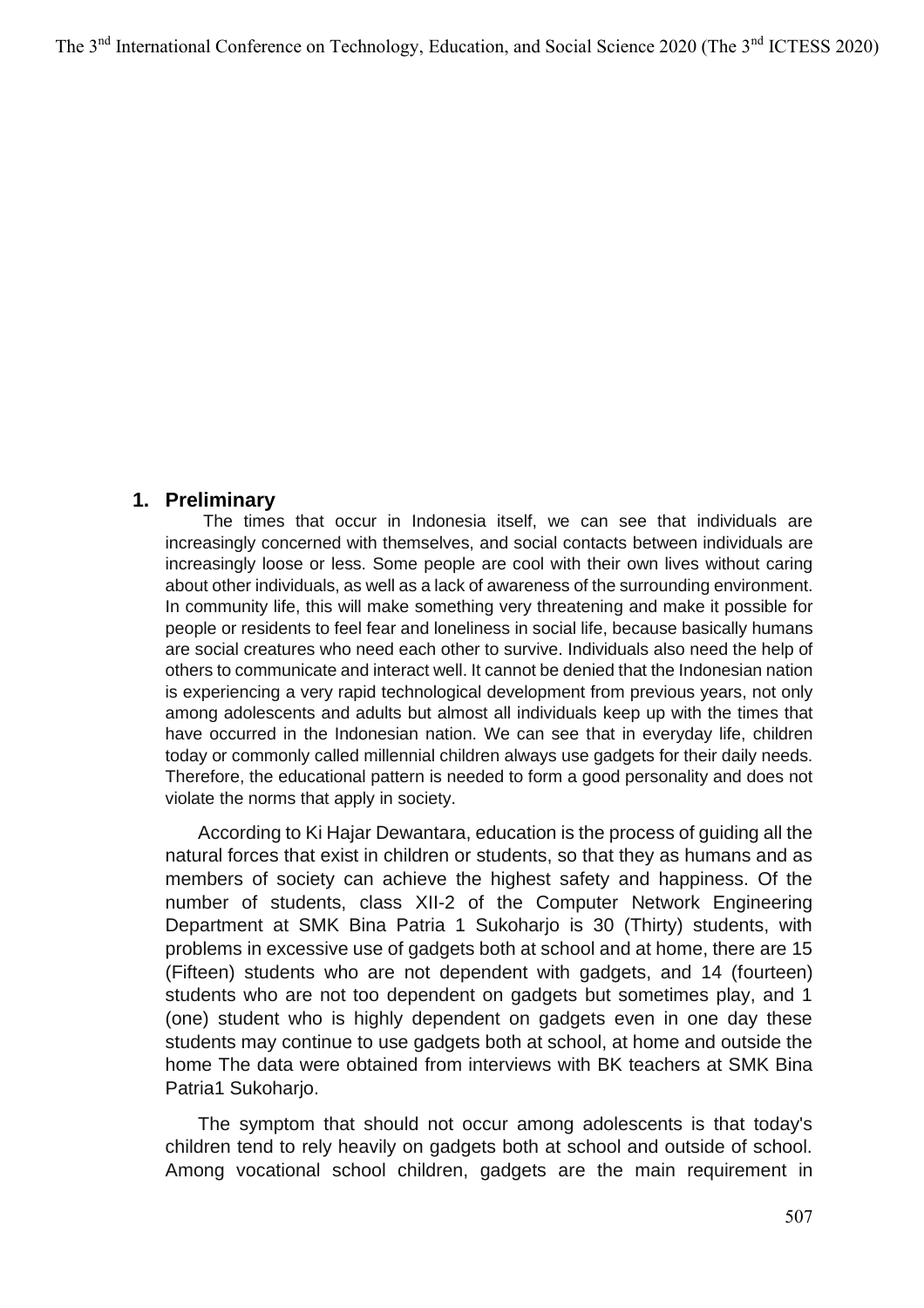communicating or socializing with peers. Based on the results of Novia Paramita's research entitled "Individual Rational Emotional Therapy Counseling with Home Work Assigment Techniques in Increasing Self-Confidence in Class VIII Students of Bandar Lampung Cultural Middle School 2017/2018 Academic Year" shows that many students at SMP Bandar Lampung are less confident, We can see that the self-confidence of students before obtaining individual counseling services, a rational emotive behavior therapy approach using home work assessment techniques, shows that there are some students who are less confident and less adaptable to the surrounding environment. But when treatment has been given, many students are more confident both cognitively and socially.

Based on the description above, it is necessary to conduct research with the title "The Role of Individual Counseling Services Using Home Work Assigment techniques to Reduce Gadget Usage Behavior of Bina Patria 1 Sukoharjo Vocational School Students, Academic Year 2020/2021".

## **2. Literature Review In this study**

 The literature review used is Theory of Individual Counseling Services, Home Work Assignment and Gadgets.

### **2.1. Theory About**

### Definition of Individual Counseling

According to Endang Switri (2019: 33), individual counseling services are guidance and counseling services that allow students to receive face-to-face services in order to discuss and alleviate problems. The aim is that students get direct service by a counselor or supervisor in order to discuss problems and alleviate problems experienced by clients.

### **2.2. Theory About**

### Definition of Home Work Assigment

According to Ariantje J. A. Sundah (2018: 138) suggests that the home work assignment technique is giving assignments or homework to clients who are less able to adapt to certain situations. For example, a client who likes to argue with their parents is given an assignment for one week so as not to argue when their parents scold them.

According to Gantina (2011: 225) suggests that the home work assignment technique is a technique that is carried out by giving home tasks to train client habits and internalizing the value system according to the expected behavior patterns. Based on the quote above, we can conclude that the home work assessment technique is a technique by giving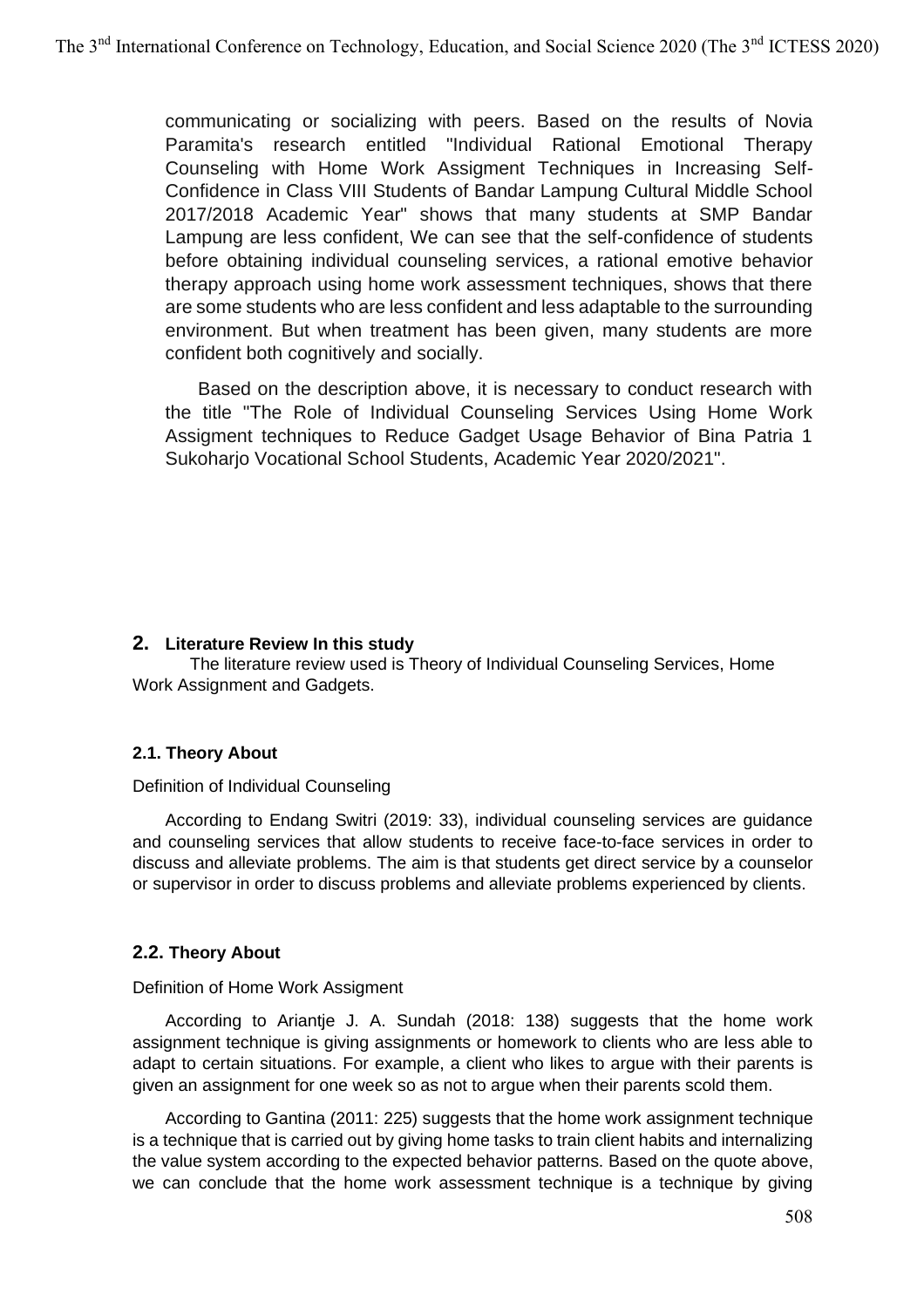homework assignments to clients who have internal problems. This assignment aims so that the client can understand himself, reduce deviant behavior, and can eliminate irrational feelings in him.

## **2.3 Theory About**

Understanding Gadgets

According to Manumpil, (2015: 1) "Gadgets are a technology tool that is currently developing rapidly which has special functions including" smartphones, iPhones and Blackberrys ". The development of this technology is also very popular among all circles, including teenagers, parents, adults and children.

According to Merriam, Webster argues that a gadget is "often small mechanical or electronic device with practical use but often though of as a novelty" means that a gadget is a mechanical or electronic device with practical use but is often recognized as something new. So it can be concluded that a gadget is a device or electronic that has practical purposes and functions, especially to help human work.

## **3. Research Methods**

The research method in this study uses the method of interviewing, observation, and documentation.

## **3.1. Theory About**

Definition of Interview

Menurut lexy J Moleong (2017:186) mengemukakan bahwa wawancara According to lexy J Moleong (2017: 186) suggests that interviews are a process of conversation carried out by two parties with a specific purpose. In this case the interviewer (interviewer) asks a question and interviewee (interviewee) who provides answers to the questions raised by the interviewer.

According to Gantina Komalasari, Eka Wahyuni and Karsih (2016: 43) suggest that interviewing is a data collection technique by means of deliberate, planned and systematic communication, face-to-face between the interviewer (interviewer) and the individual being interviewed (interviewee). So from the above understanding it can be concluded that the interview process of the conversation is carried out by two or more people, who face each other and ask each other a question which will be answered by the speakers.

## **3.2. Theory About**

### Definition of Observation

According to Sugiyono (2012: 145) suggests that observation is a data collection technique that has specific characteristics when compared to other techniques, namely interviews and questionnaires. If the interview and questionnaire relate to other people, then the observation is not limited to people, but to other natural objects.

According to Gantina Komalasari, Eka Wahyuni, Karsih (2011: 57) suggests that observation is a data collection technique that is carried out systematically and deliberately, through observation and recording of the symptoms to be investigated. As a non-test assessment technique.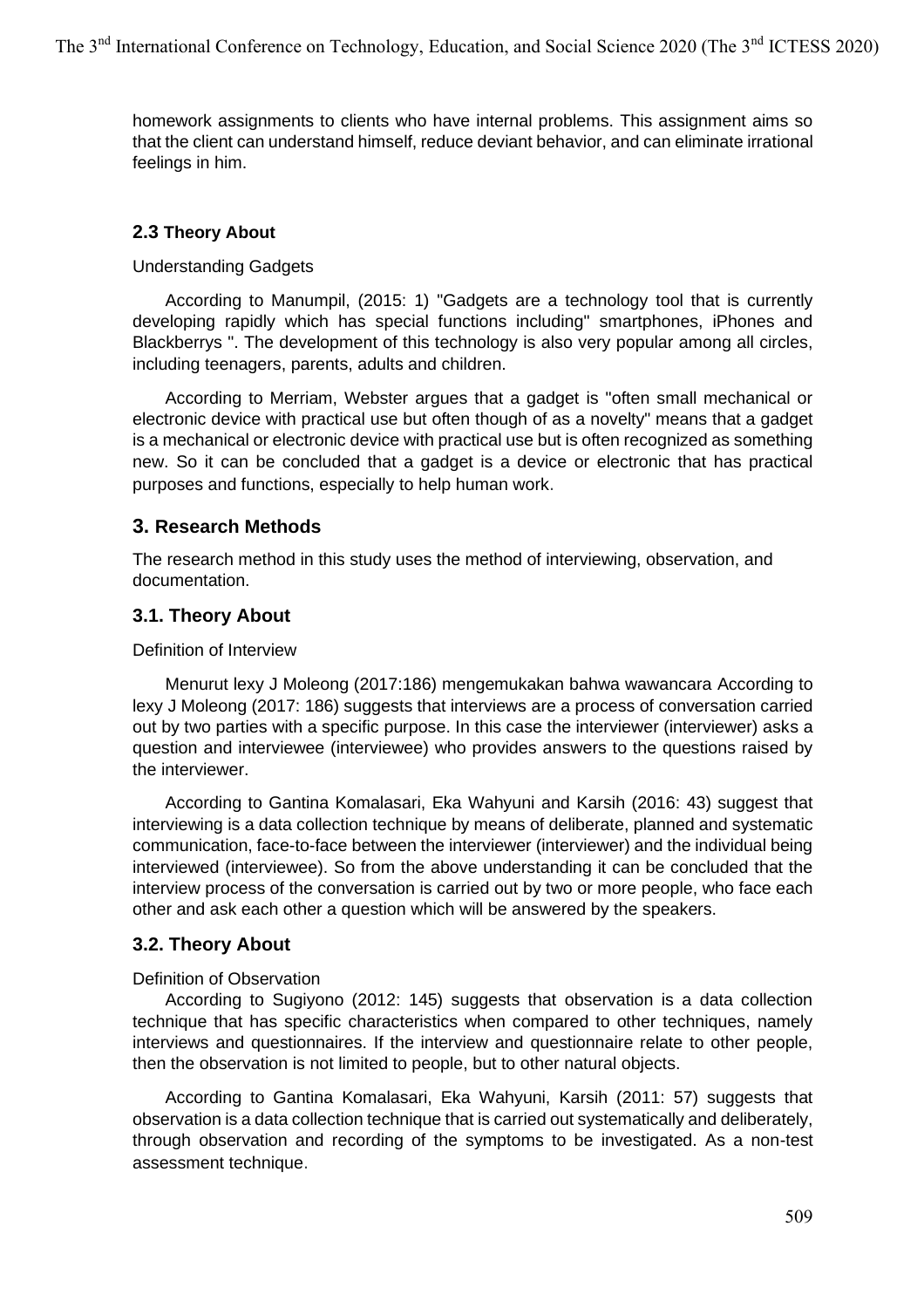## **3.3. Theory About**

#### Definition of Documentation

According to Sugiyono (2017: 124) documentation is a record of events that have passed. These documents can be in the form of writings, pictures, transcripts, books, newspapers, or monumental works of a person. Documents in the form of writing, for example, diaries, life histories, biographies, regulations and policies.

Documents in the form of images, for example, photos, sketches and living drawings and so on. So the documents in this study are used to find data about things or variables in the form of notes, transcripts, books, newspapers, magazines, inscriptions, meeting minutes, lengger, pictures, sketch photos of someone whose events have passed and left behind information.

## **4. Results and Discussion**

The results of this study are

### **4.1. Interview result**

Based on research conducted by researchers with interviews, observation and documentation both with participants, parents, and friends or closest people. The data that has been collected is then analyzed and the conclusion is that the problem being faced by the participants is dependence on the use of gadgets both at school and at home, and almost every time the participants use gadgets.

From the use of these gadgets, participants showed symptoms of a lack of respect for time, more frequent silence in the room than playing, playing gadgets more often than studying, lack of attention from loved ones. When in their home environment, participants rarely play with neighbors or teenagers who are there, participants tend to be at home to play gadgets or just watch television. Because according to him in the environment he grew up did not get friends who matched him. Given that her parents are always busy with their respective jobs, she feels free to use excessive gadgets until late at night.

## **4.2. Observation Results (Home Visit)**

From the results of observations, we found direct facts about the participants that when they were at home the participants rarely went out to play with their peers except when there were certain events. Unless there is an activity that requires participants to follow it, because basically when the participant in his home environment does not have a friend who suits him, sometimes the participant deliberately plays at his grandmother's place to meet his friends but not often just occasionally. Therefore, the time that participants have is often spent at home playing gadgets or playing social media because that is the only entertainment for participants.

Analyze the results of observations or observations made that find a relationship between theoretical studies and data findings from observations, namely that participants often use excessive gadgets almost all the time both at home and at school. Because they feel bored, do not have friends to chat and their parents are busy working, therefore the participants vent all boredom by playing gadgets and social media to entertain themselves.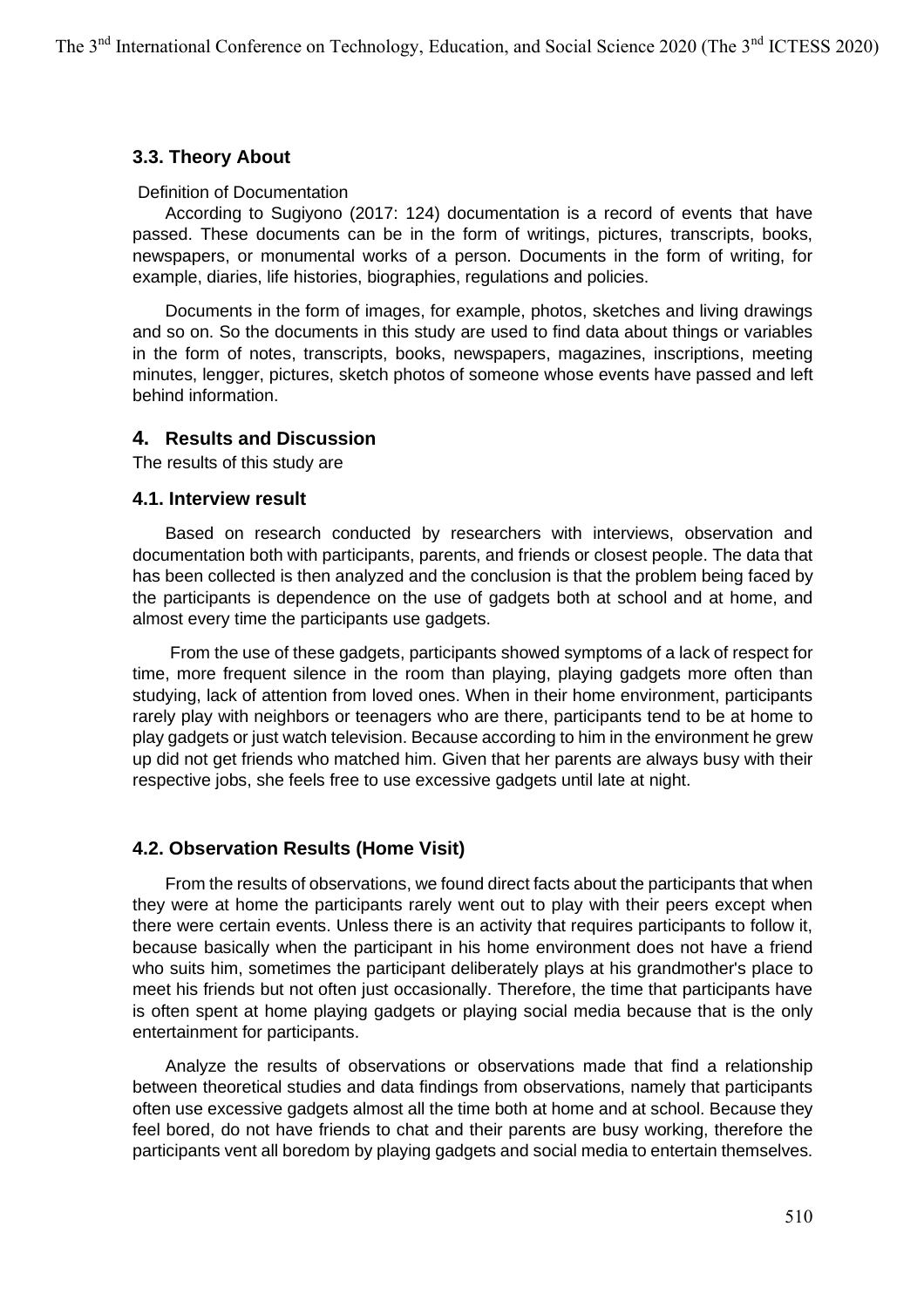## **4.3 Documentation Results**

In collecting data, documentation is used to obtain data about participants in the form of photos or pictures, voice records, and written notes. In collecting data through photos or images obtained when conducting observations, interviews and counseling sessions with participants, of course before taking a photo the researcher asks permission first from the participants. The next data, voice recording, was obtained when conducting interviews and counseling sessions with participants or those closest to the participants who contributed to this study. For video data is not obtained because the participants feel disturbed or their motivation will be threatened when the video is recorded. And the last data obtained in the documentation, namely, written data such as biodata from participants who will complete the last data in the documentation. The documentation data that has been obtained will be used as evidence that he has carried out research.

## **5. Conclusions and Suggestions**

### **A. Conclusion**

Changes that occur in counselees due to individual counseling activities carried out by researchers can be concluded that the role of individual counseling can be used to overcome the problems of students who are less motivated to learn in taking online learning during the Covid-19 pandemic. Based on the data when researching and collecting data by making observations, interviews, documentation which then results of analysis by conducting individual counseling using home work assessment techniques to reduce the use of gadgets experienced by students of SMK Bina Patria 1 Sukoharjo with symptoms shown as follows: when in school students often use gadgets during learning hours, when at home students often stay silent at home just to play with gadgets, when playing outside the home students often carry gadgets, when gathering with the community or their friends, students are often cool with gadgets and feel anxious when gadgets are left behind at home. After being given individual counseling with the home work assessment technique for 4 (four) meetings, it was found that there were significant changes in students to reduce excessive use of gadgets in daily life both at home, school and in the community.

So the conclusion of this study is that individual counseling services with home work assessment techniques are very helpful in changing student negative behavior, especially in the excessive use of gadgets for students of SMK Bina Patria 1 Sukoharjo in the 2020/2021 school year.

### **B. Suggestions**

Based on the above conclusions, the following things can be suggested:

### 1. For Students

- a. It is hoped that students can realize the mistakes that exist in themselves and reduce excessive use of gadgets in the long term.
- b. It is hoped that students can become better individuals and be responsible for themselves and be aware of their obligations as students.
- c. It is hoped that students will appreciate their time more and be able to socialize well.
- 2. For Counselor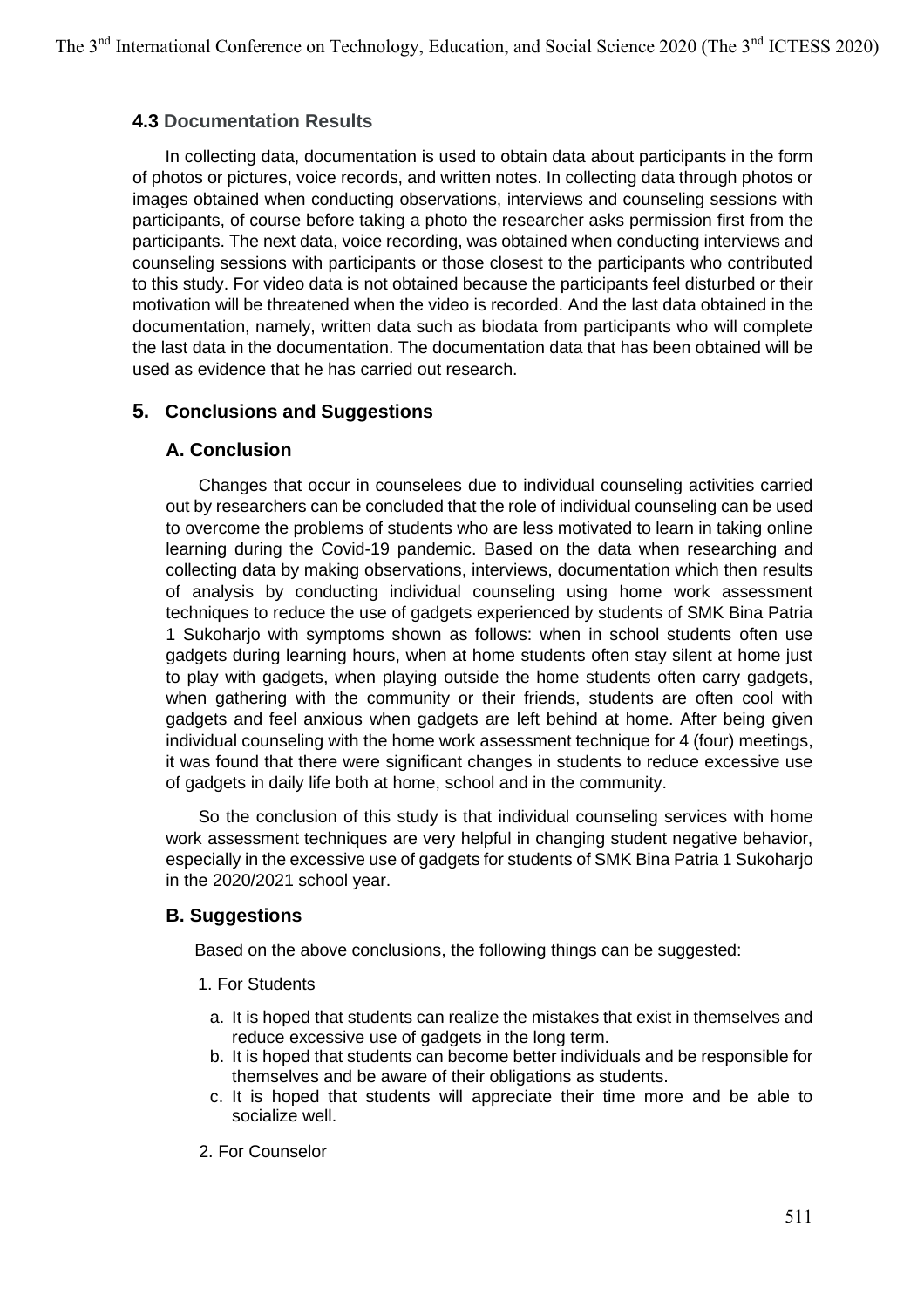a. It is hoped that the teacher will always provide an understanding of the lack of attitude in excessive use of gadgets. Giving understanding itself can be in the form of socialization.

b. Teachers should always pay attention to students in using gadgets in the classroom, so as not to interfere with the ongoing learning process.

#### 3. For Parents

a. It is hoped that parents will always equip their children with religious knowledge and introduce good deeds to form good character in children.

b. It is hoped that parents will always pay attention to their children both in the school, home and community environment.

c. It is hoped that parents will always limit their use of gadgets, so that something unwanted happens.

#### 4. For Schools

a. It is hoped that the school will always establish communication with parents of students, and always provide information on student development while in the school environment.

b. It is expected that the

c. school will always pay attention to students and always provide socialization about deviant attitudes.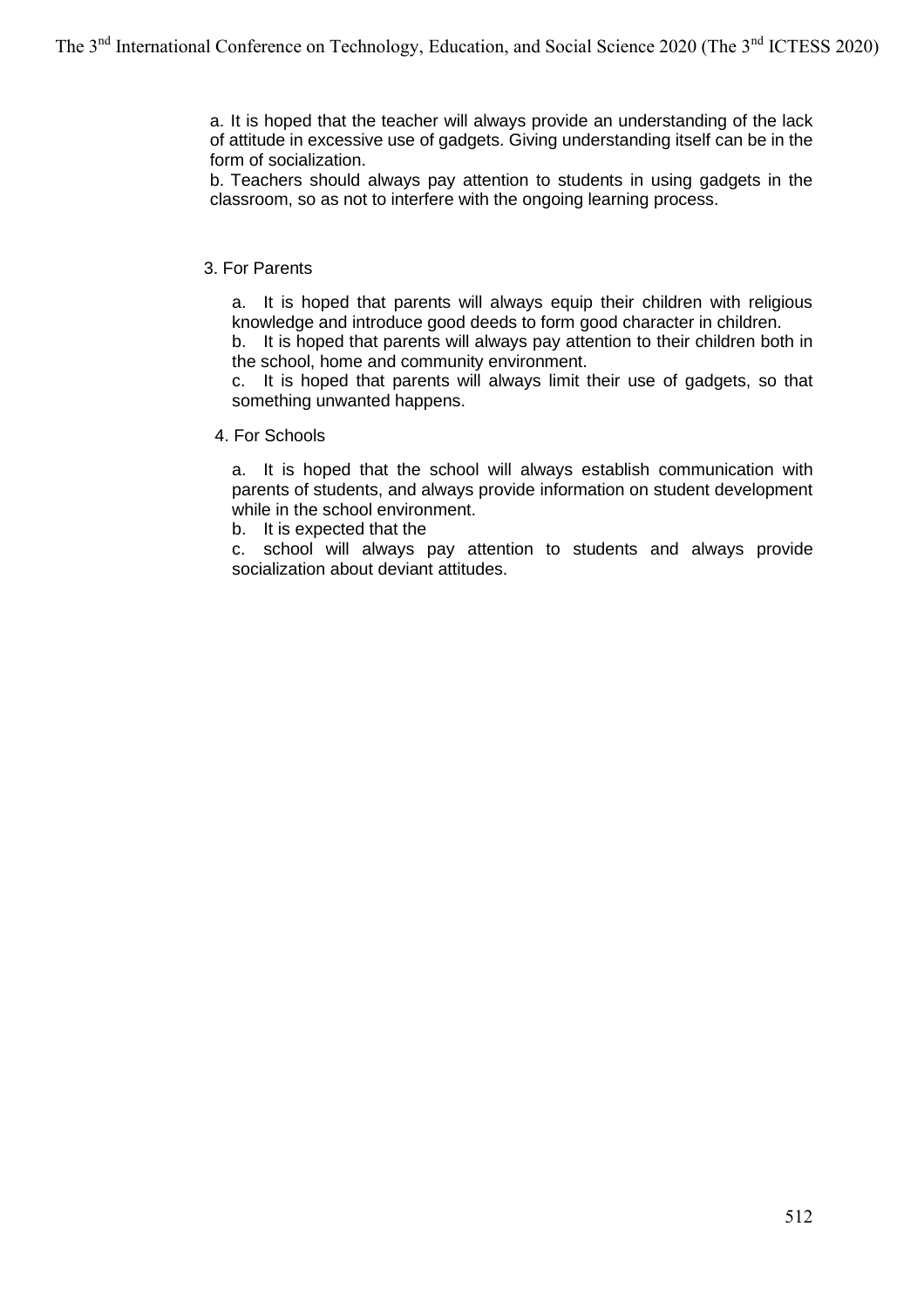The 3<sup>nd</sup> International Conference on Technology, Education, and Social Science 2020 (The 3<sup>nd</sup> ICTESS 2020)

# **Daftar Pustaka**

Ariantje J. A. Sundah. 2018. *Psikologi Konseling.* Malang : Cv. Seribu Bintang

- Endang Switri. 2109. *Bimbingan Konseling Anak Usia Dini.* Pasuruan : Qiara Media.
- Sadirman, 2011*. Interaksi dan Motivasi Belajar-Mengajar*. Jakarta: Rajawali Pers.
- Gantina Komalasari, Eka Wahyuni & Karsih. 2011. *Assesment Teknik Non Tes.*  Jakarta Barat : PT Indeks.
- Sofyan S. Willis. 2013. *Konseling Individual Teori Dan Praktek.* Bandung : PT Reflika Aditama

Sugiyono. 2017. *Metode Penelitian Kualitatif.* Bandung : Alfabeta